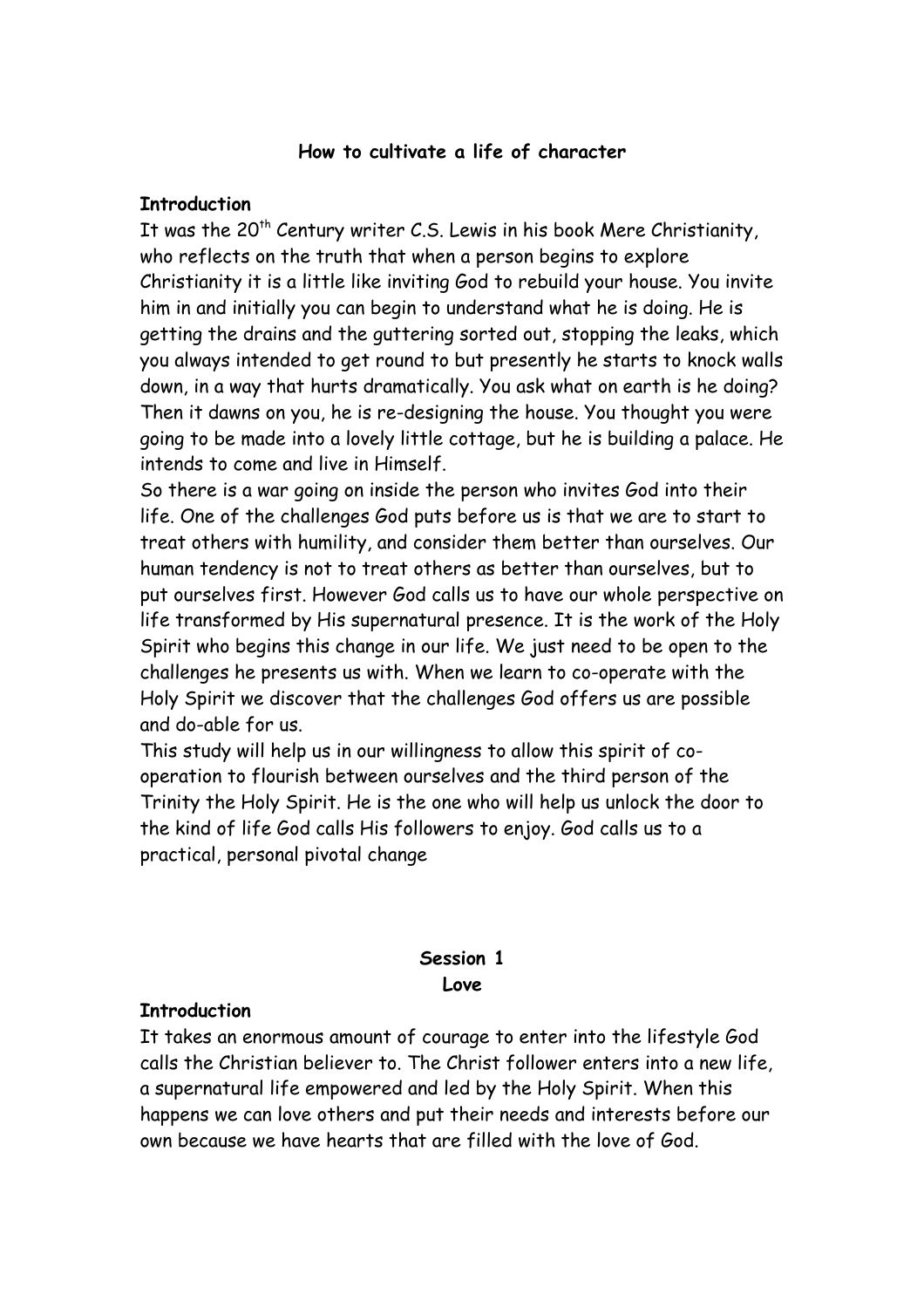# **The Big picture**

1. How would you have defined love at the following times in your life? When you were a child When you were a teenager When you were a young adult.

2. How has your understanding of love changed over the years?

## **The Biblical picture**

Read Philippians Ch 2 vs. 1-11

3. What does this passage teach about what love looks like?

4. What has Jesus done to model perfect love for us?

5. How can we follow Jesus example of love?

6. If you can tell your group about a time what you had a chance to treat someone else as better than yourself, but failed to do so

7. If you can tell your group about a time when you received God's supernatural ability and were able to love another person by treating them as better than yourself

8. How have you experienced the transforming power and presence of the Holy Spirit in your life since becoming a follower of Christ?

9. If you can describe a time when you did not fully cooperate with the Holy Spirit's work or prompting. What were the consequences?

### **Being in the picture**

10. Choose one area below and list a practical way you can show love by putting the needs of others ahead of your own needs Your home Your workplace Your neighbourhood Your cell/ small group Your church Your community/ Town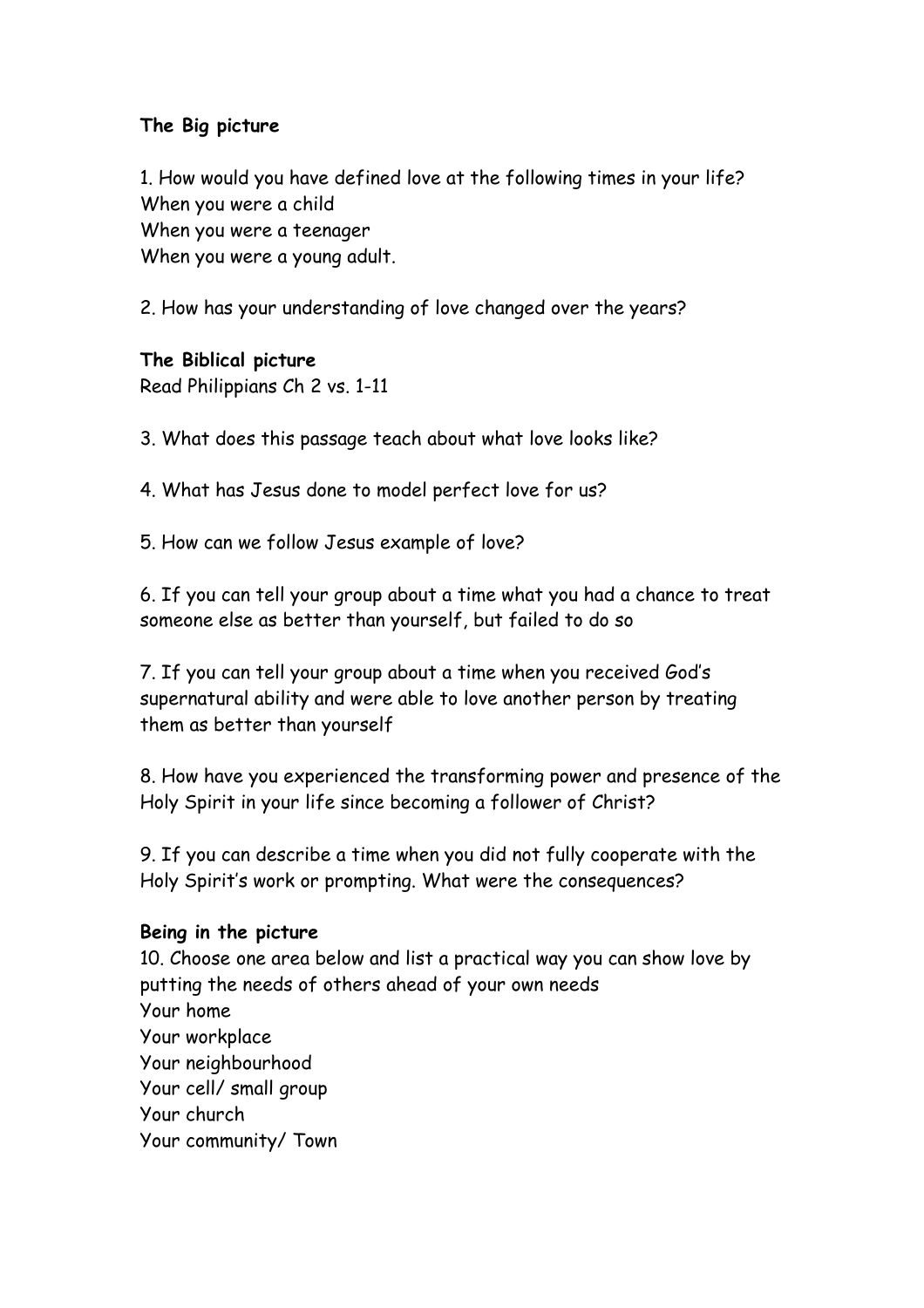11. Can you think of how your cell/ group members can support you to keep you accountable as you seek to express love in this area?

12. If you can describe the recurring situation in your life where putting others first is difficult

13 What is the one thing you can do to begin to change in this area of your life?

14. Take time this week to think of one person you need to love by putting that person's interests and needs before your own. Decide how you will express love to them To whom will you express love? What will you do to put that person first? When will you do it?

## **Session 2**

## **Joy**

## **Introduction**

All of us hunger for joy. Yet so many people seem to live a joyless existence. We look for answers in different places, but when God speaks, He tells us where we can discover true joy. Part of the answer of finding joy is not just entering into a transforming relationship with Jesus Christ but also joining with others in a loving community, who also share the desire to follow Christ. This adds to the purpose in our life, and offers us a bigger reason for living; we have discovered the value of community.

The big picture

1. What brings you joy and happiness?

2. What takes away your joy and happiness?

## **The Biblical picture**

Read John Ch 15 vs. 9-11

3. Jesus talks about our joy being ' complete' .How was your joy incomplete before Jesus entered your life?

4. Jesus said, 'I have told you this so that my joy may be in you'. What is unique about the joy Jesus brings us?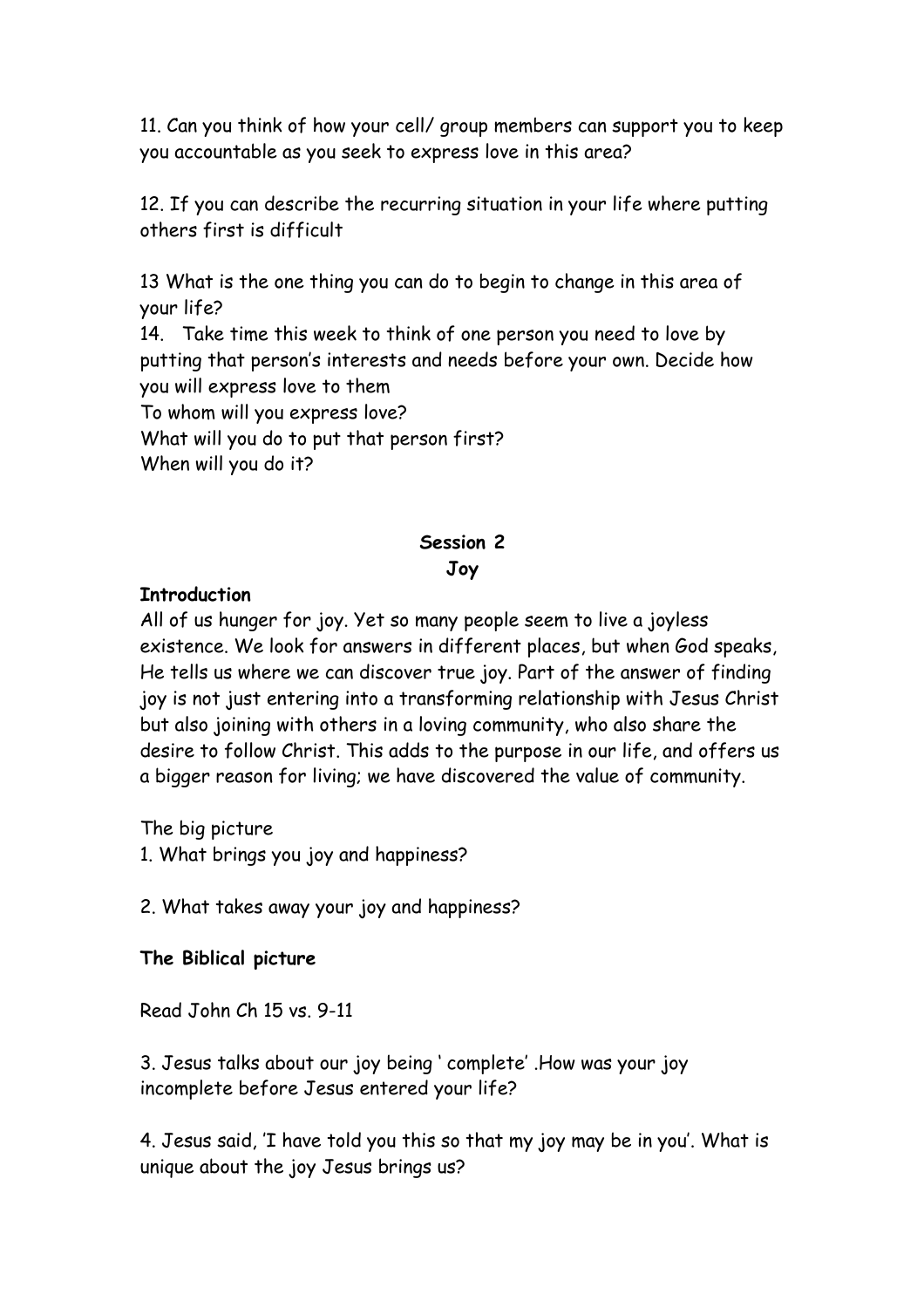5. What has God done to bring you joy over the past year?

6. Armchair experts are people who offer free advice for anything which ails us. They usually mean well, but their advice seems hollow and it rarely brings joy to a joyless heart. With that in mind, how do you feel when an armchair expert offers advice to you?

7. How did it go when you followed the armchair experts advice?

8. Many have studied the absence of joy in human life; here are the brief summaries of 3 broad opinions

William Glasser, a psychiatrist, for him joy and happiness are found when we have significant love relationships in our lives

Viktor Frankl, a neurologist, for him joy comes when we have meaning in life and a purpose for living

Bruno Bettelheim, a psychologist, for him joy comes when we live with hope, something to look forward to.

How do some of these experts capture the meaning of joy?

9. How do these definitions fall short of the full meaning of joy?

## **Being in the picture**

10. How has your relationship with God brought you significant love relationships?

11. If you can write down the names of four people God has brought into your life who express/ expressed a deep Christ like love for you.

- 1.
- 2.
- 3.
- 4.

12. Tell your cell/ group members how one of these people has brought joy to your life.

13 How has your relationship with Christ given you meaning in life?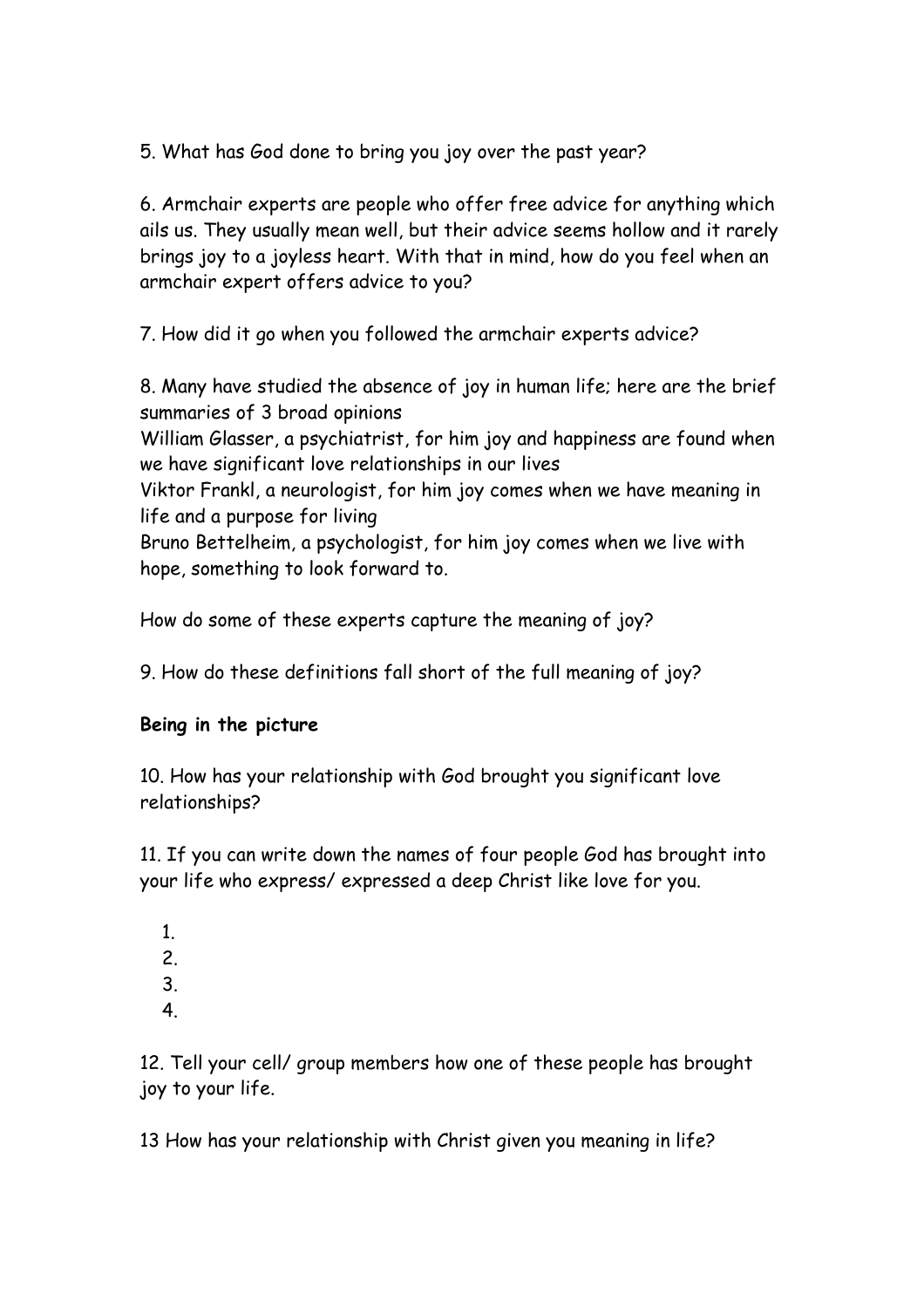14. How does your walk with Christ provide hope both now and for your eternity?

15. How does this hope increase your joy?

### **Session 3 Peace**

### **Introduction**

If you went to a war torn part of the world and asked for a definition of peace, you might the answers that peace is about laying down arms. Peace means the end of conflict. We all have a sense that peace is about the absence of conflict and hostility. However, this may not be the whole picture of peace. There is a peace, which heals relationships, brings us into intimate friendship, and give us into a new beginning in our relationships. This is a deep peace which all hunger for.

### **The big picture**

1. What does peace look like when it is fleshed out. Chose one area below and describe what it would mean to have peace there In a family In a neighbourhood In a church In a nation

### **The Biblical picture**

Read John Ch 14 vs. 25-27 Romans Ch 5 vs. 1-2

2. How does God's peace differ form the peace we find in this world?

3. How have you experienced turmoil, conflict, and lack of peace in this world?

4. How have you experienced the peace that comes from a vital relationship with Christ?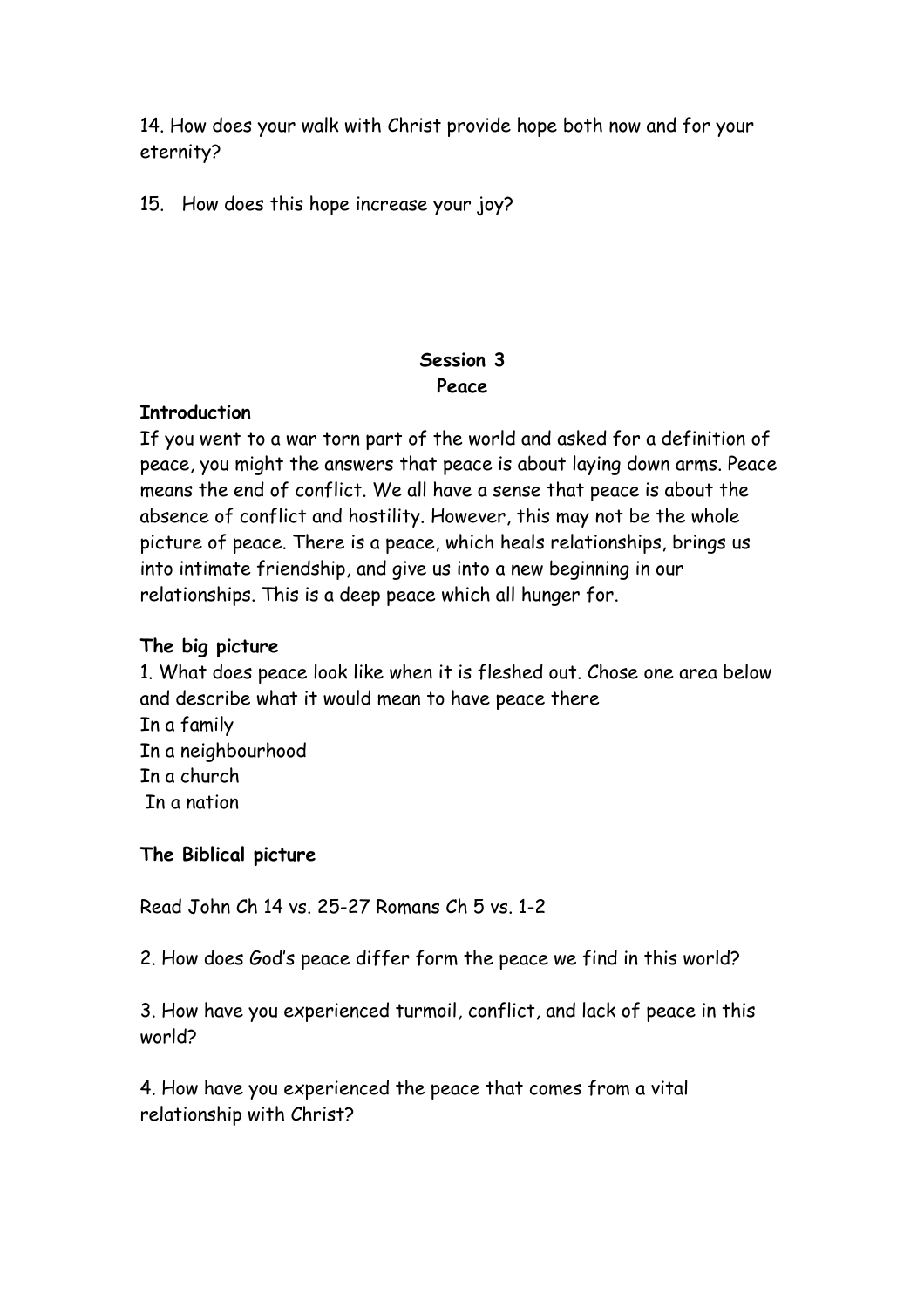5. In Romans Ch 5 vs. 1-2, we are told that we have peace with God through Jesus Christ. How did you view God before you met Christ?

6. What changes did a relationship with Christ bring?

There are many people in our Country today who if you asked them if they were peaceable they would say yes. They are not in conflict with anyone, let alone God. They have a kind of agreement with God, God is doing his thing, they are doing there's, and as long as it stays this way they are at peace. I call this P1. P2 is when we choose to do whatever it takes to make a healthy relationship with God

 7. What does a person look like when they only exist on P1 level with God?

8. How does their life change when they move to P2 peace?

9. If someone asked you. 'How can I move to P2 with God?' How would you reply?

10. If you can describe when you first experienced P2 with God?

P2 relationship with God brings with it a comprehensive sense of peace which connects with the whole of life. The 'if only' mentality of if only I had more money, a better body shape, more friends, however P2 reconciles us to ourselves and our circumstances, so that God's peace is manifest in our life.

### **Being in the picture**

11. Can you think of any more ' if only' areas in life?

12.Read Psalm 139 vs. 1-6 and 13-14. Take some silent prayer to confess to God any 'if only' areas you still carry.

13. If you can think of anyone you are not at peace with on P1 level?

14. What is it going to take to have P1 peace with that person?

16. How can your group/ cell help support you in your peace- making effort?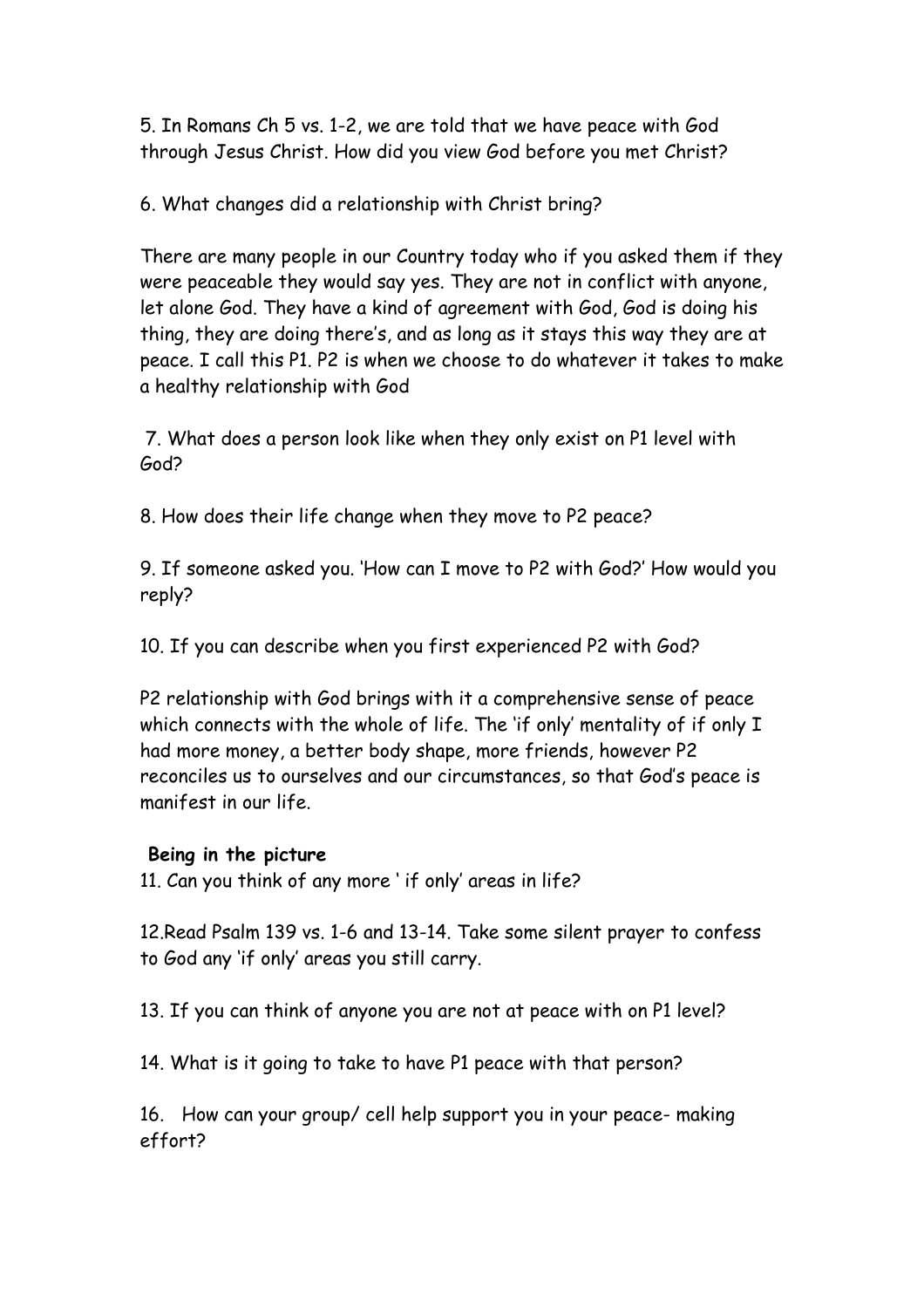# **Session 4 Patience**

## **Introduction**

If you want to develop strong relationships, a good marriage, or be successful in your chosen career, it is going to take patience. If you want to develop a strong relationship with God, it will take along with other things patience. The reality is that God loves us so much that He can't stand the damage that we inflict on ourselves and others simply because we lack patience. God wants to encourage us, so He offers us the Holy Spirit to help us, who is looking to work overtime in our life to produce patience. The Greek word for patience literally means 'slow anger' God is seeking to help us develop patience so that we don't become quickly angry with ourselves, with others, and with God. Patience helps us maintain our emotional equilibrium in life.

## **The big picture**

1. What is one of the pet peeves that push your impatience button?

# **The Biblical picture**

Read Psalm 103vs. 8-12.

- 2. What do you learn about the character of God in this Psalm?
- 1. How do you feel when you read these words?
- 2. How do you see the patience of God in this passage?

3. When was a time you have experienced this kind of divine patience in your life?

## **Being in the picture**

6. Take some time to work through the following

a. Tell a story of how you were hurt by someone's impatience

b. How could patience in that situation have spared you from pain and hurt?

c. Describe a time you have hurt someone else because of your impatience

d. How could you have behaved differently and spared someone else from needless hurt?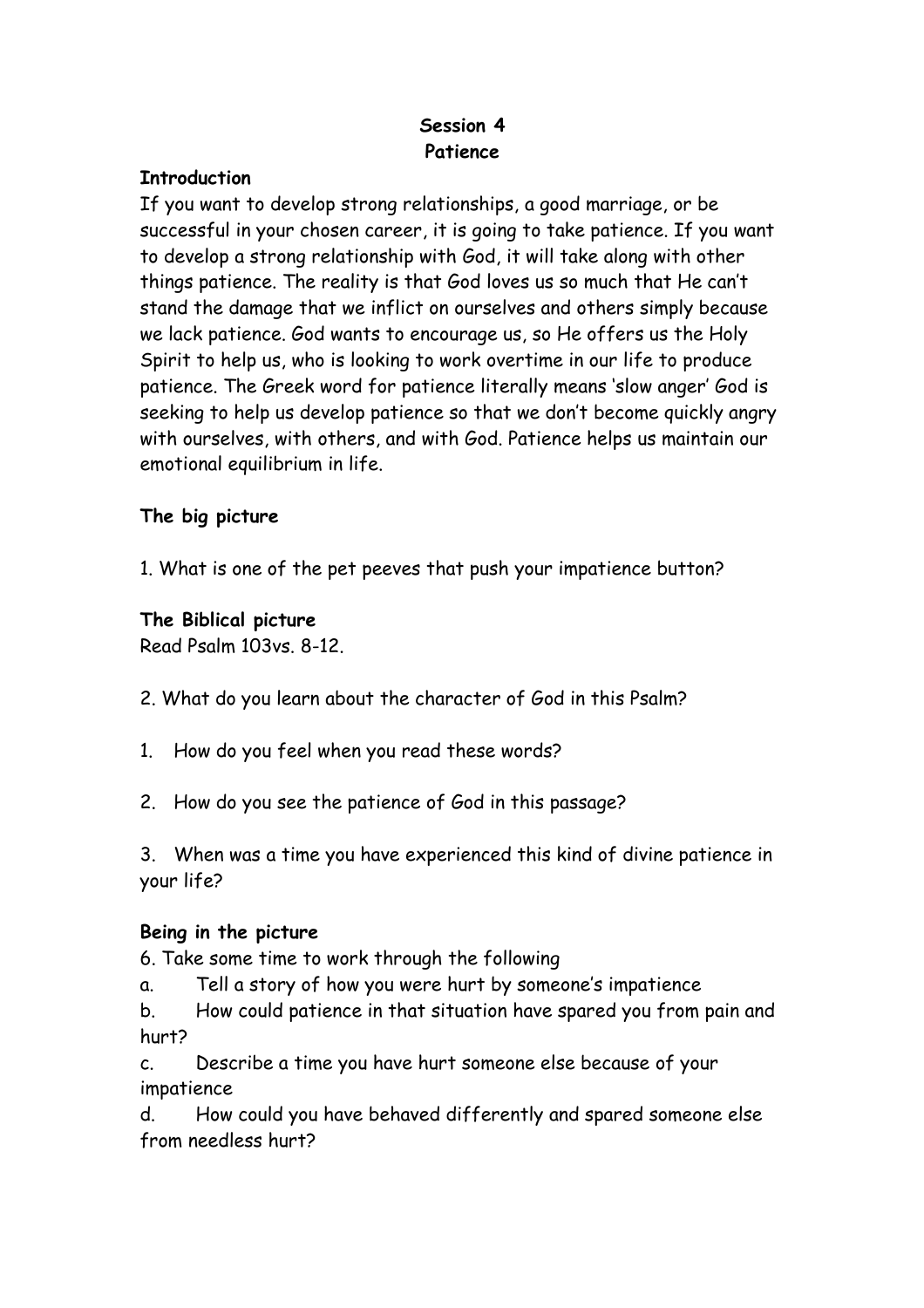7. If you can reflect on how God showed you patience before you decided to follow Jesus Christ?

8. How could this impact the way you respond to 'non-believers' who may annoy you with their 'decidedly unspiritual' lifestyles?

9. In what areas of your character has God shown His patience to you since you have been a follower of Christ?

10. How does focusing on God's patience help you grow in patience with others?

11. What is one situation in your life in which you are struggling with impatience?

12. How can your cell/ group help and support you as you seek to yield to the help of the Holy Spirit, to be patient in that situation?

# **Session 5 Sensitivity**

## **Introduction**

Life is full of hard knocks, and we are not always aware of the ballast that others carry in their lives unless they tell us. The more we are exposed to the ills of a culture, the stronger ones inner urge to selfprotection becomes. The reality is that we are all tempted to have a ' do unto others before they do it unto you' philosophy of life. Someone put this very succinctly when he said' My philosophy in life is to keep the enemy on the run, and the enemy is everybody apart from myself'. In the middle of a hard-hearted world we are called to live with sensitivity. The work of the Holy Spirit is to take insensitive, hardened, toughened, calloused, people and transform them into sensitive, kind, courteous, gentle people.

## **The big picture**

1. There is an outlook on life, which goes, ' Life is tough, and it's going to get tougher, so you had better toughen up if you are going to survive.' Can you thing of similar messages that you have heard in your life?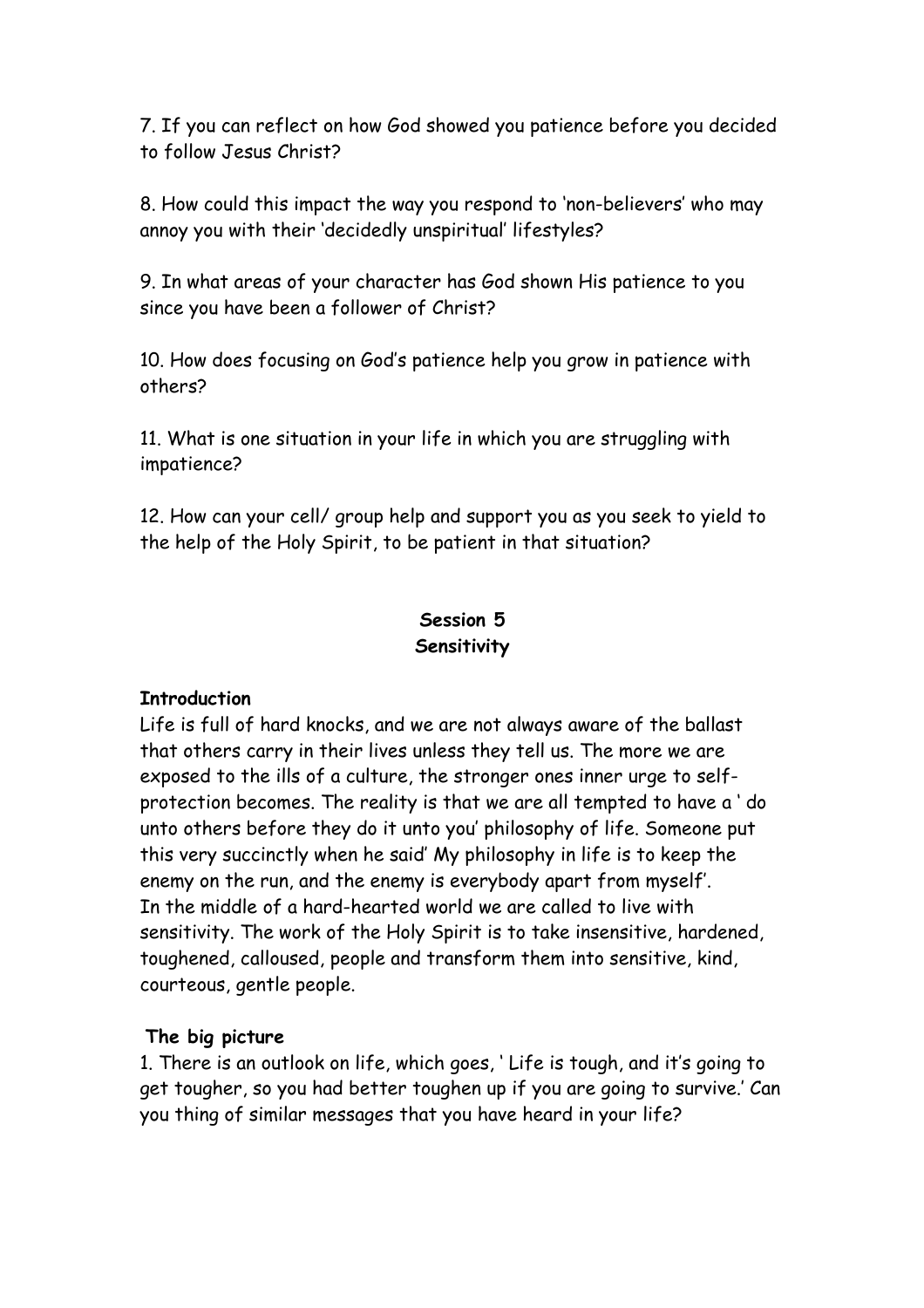## **The biblical picture**

Read 2 Samuel Ch 10 vs. 1-5

2 How does David show a tender and sensitive heart in this story

- a. Towards the king of the Ammonites
- b. Towards his won men who were humiliated

3. In David's day and in our day, some people would say, 'Tender-hearted and sensitivity is a sign of weakness'. How do you respond to this statement?

4. How as Jesus an example of tender- heartedness when He lived on earth?

## **Being in the picture**

4. Can you think of situations God has placed you in that have softened your heart to the hurts and needs of others?

7. Describe if you can a situation where someone reached out to you and participated in your pain or time of struggle. How did you feel?

8. How did you experience the love of God through that person?

9. Tell about a time God moved your heart so much that you had to actively participate in someone else's pain.

10. What happened in your heart that moved you into action?

11. When King David heard about the public humiliation of his friends he responded in a variety of ways. The Holy Spirit helped David empathise with his people.

Can you recall a time when the Holy Spirit gave you just the right words or insight to help another person through a difficult situation.

12. How did you know that the words you used the insight you had came from God, and not from yourself?

13. In what situation at present do you feel/ sense the Holy Spirit prompting you to help someone, but you find yourself resisting?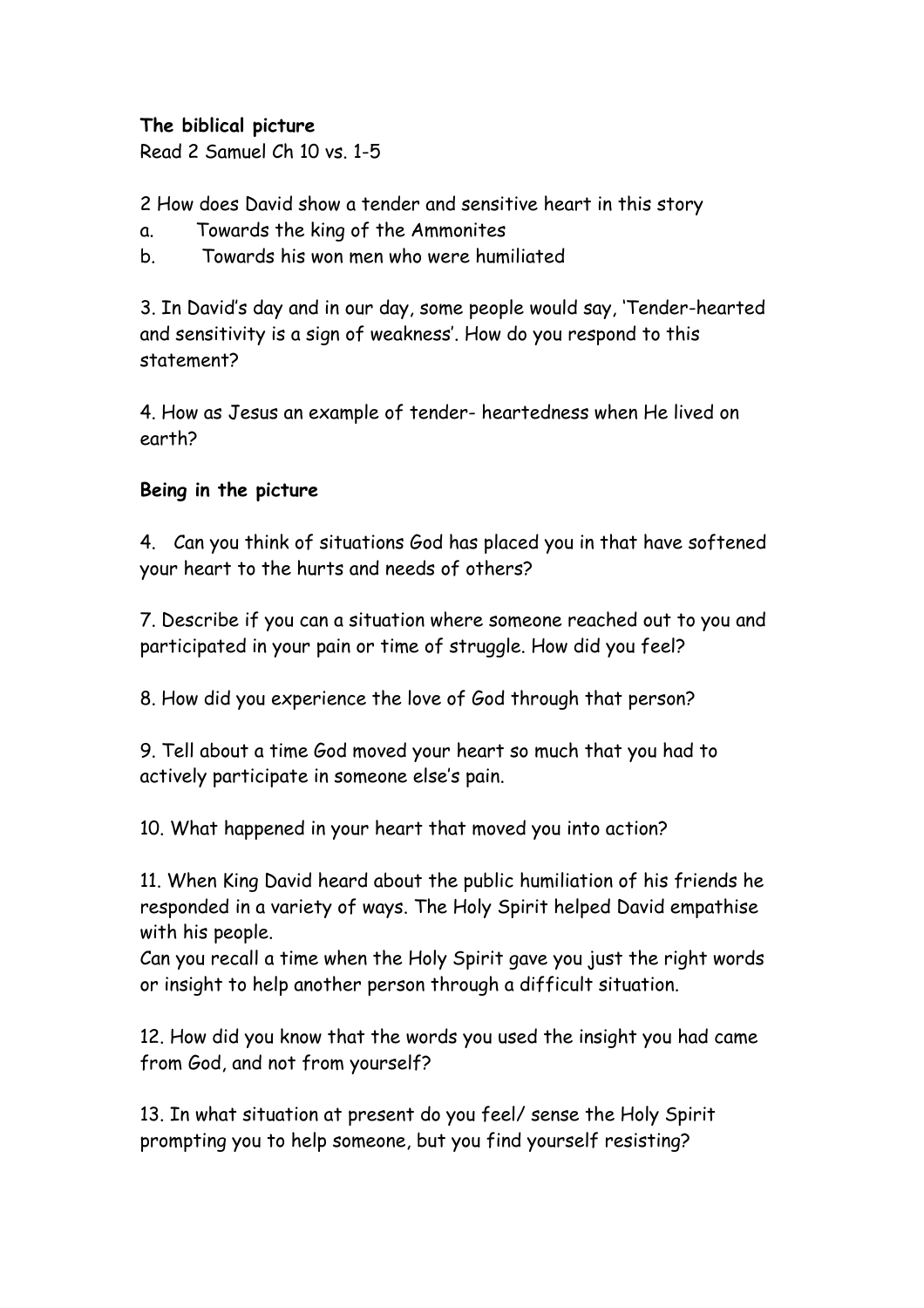13. What is it going to take for you to soften your heart and respond to the leasing of the Spirit?

14. How can your cell/ group encourage you and support you as you follow the Holy Spirit's leading in this area of your life?

## **Session 6 Faithfulness**

### **Introduction**

In any group of people there are those who have been chronically unfaithful, some will have been fairly unfaithful, and some will have been very faithful. Yet no matter where we are on the faithful scale God remains consistently faithful to us. He also takes it upon himself to transform us into faithful people, in our words and our deeds. God has commissioned His Holy Spirit to deal with faithlessness in our life, and plan in our life the tree of faithfulness. We live in an easy come easy go world, today the friendly handshake to seal a deal, has been replaced by the multiple copies of a signed deal. Today we tend to distrust everyone. Today we need to cultivate a life, which breeds faithfulness.

### **The big picture**

1. Describe in some detail someone you know who has modelled faithfulness to you? 2. What were some of the characteristics that marked this person's life?

### **The Biblical picture**

Read Proverbs Ch 20 vs. 6-7 Revelation Ch 2 vs. 8-11

3. Both passages call followers of Christ to be faithful. Take a moment of reflection and then write down the four things that you believe are signs of a faithful follower of Christ

- A.
- B.
- $\mathcal{C}$
- D

4. Read out one of more items from your list, and explain why you feel these are critical elements for what it means to be faithful as a follower of Christ?